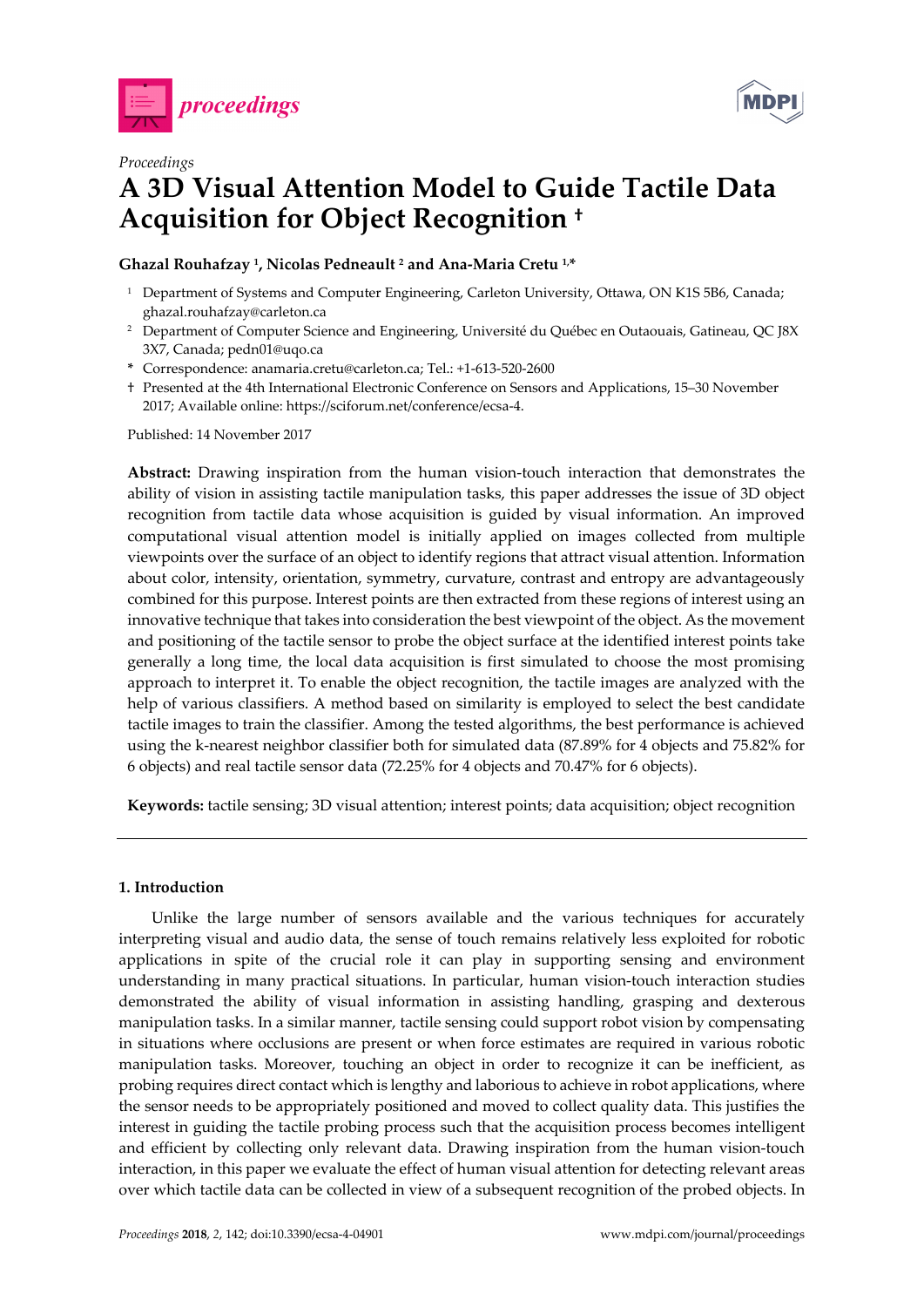particular, the main contribution of this work is to demonstrate that a series of interest points computed based on object features that attract visual attention allows for the acquisition of only relevant tactile data using a force-resistive (piezo-resistive) tactile sensor array over the surface of 3D objects in order to enable their recognition.

## **2. Literature Review**

Tactile force sensor arrays are one of the most known and well established tactile sensors. Data recuperated by such sensors has been successfully employed for various tasks, including object recognition. Symbols in form of embossed numbers and letters are recognized in [1] using a feedforward neural network. A bag-of-feature technique is employed by [2] to classify industrial objects. The same technique is used in [3], on simulated data as returned by a tactile sensor array to estimate the probability of the object identity. Data from two tactile sensor array sensors mounted on a gripper performing a palpation procedure is classified as belonging to 10 objects by Drimus et al. [4], using a combination of a k-neighbors classifier and dynamic time warping. Liu et al. [5], classify empty and full bottles based on tactile data recuperated by tactile arrays placed on each of the three fingers of a robot hand making use of joint kernel sparse coding. To recognize a series of 18 objects in a fixed or movable position, Bhattacharjee et al. [6], extract various features from tactile sensor array data (i.e., maximum force over time, contact area over time and contact motion) that are subsequently classified by a k-nearest neighbor classifier. The authors of [7] exploit a different series of tactile features (i.e., positions and distances of the center of mass of the tactile image blob, pressure values, stochastic moments, the power spectrum and the raw, unprocessed windows centered at the points with the highest contact force) to identify objects using decision trees. The current paper aims at collecting tactile information using a force-resistive tactile sensor array only on relevant areas, represented by points of interest, over the surface of 3D objects in order to identify them.

## **3. Visual Attention Model for Guiding Tactile Data Acquisition for Object Recognition**

The proposed solution for guiding data acquisition starts with a visual inspection of the object of interest. A 3D model of the object of interest can be obtained using an RGB-D sensor (Kinect), and a software that allows stitching data collected from multiple views in a unified 3D model (Skanect). Texture information, as recuperated by the color camera of the Kinect can then be added on the object surface to fully exploit the capabilities of the computational model of visual attention. The latter uses geometrical information (i.e., orientation of edges, curvature) and also color properties (i.e., color opponency, contrast) to identify the areas of interest that guide the deployment of attention. A novel, enhanced visual attention model and a method to extract interest points based on this model are proposed for this purpose. Taking inspiration from the human joint use of vision and tactile information for object manipulation tasks, we propose the use of these interest points for the acquisition of local tactile data (tactile imprints as collected by a force-resistive tactile sensor array). Because the acquisition of tactile data requires a direct contact with the object, the process to move and position the sensor can be extremely lengthy. We therefore use in an initial step a simulation that allows us to identify the best acquisition location and subsequently the best classifier to employ for recognizing the probed object based on the acquired tactile data. The method is then validated on real data collected using a force-sensitive tactile sensor array over a series of toy objects.

#### *3.1. 3D Visual Attention Model for Interest Point Identification*

In order to identify interest points over the surface of a 3D object, we have proposed an improved version of the classical visual attention system proposed by Itti [8]. The algorithm explores color, intensity, orientation, as the Itti model, but also capitalizes on the use of symmetry, curvature, DKL color space, contrast, and entropy to compute the level of saliency for different regions over the object model surface. All these features are known to guide the deployment of visual attention. As the visual attention model is only applicable on images, we used the virtual camera of Matlab to capture images from different viewpoints around the object. A saliency map is produced for each image based on the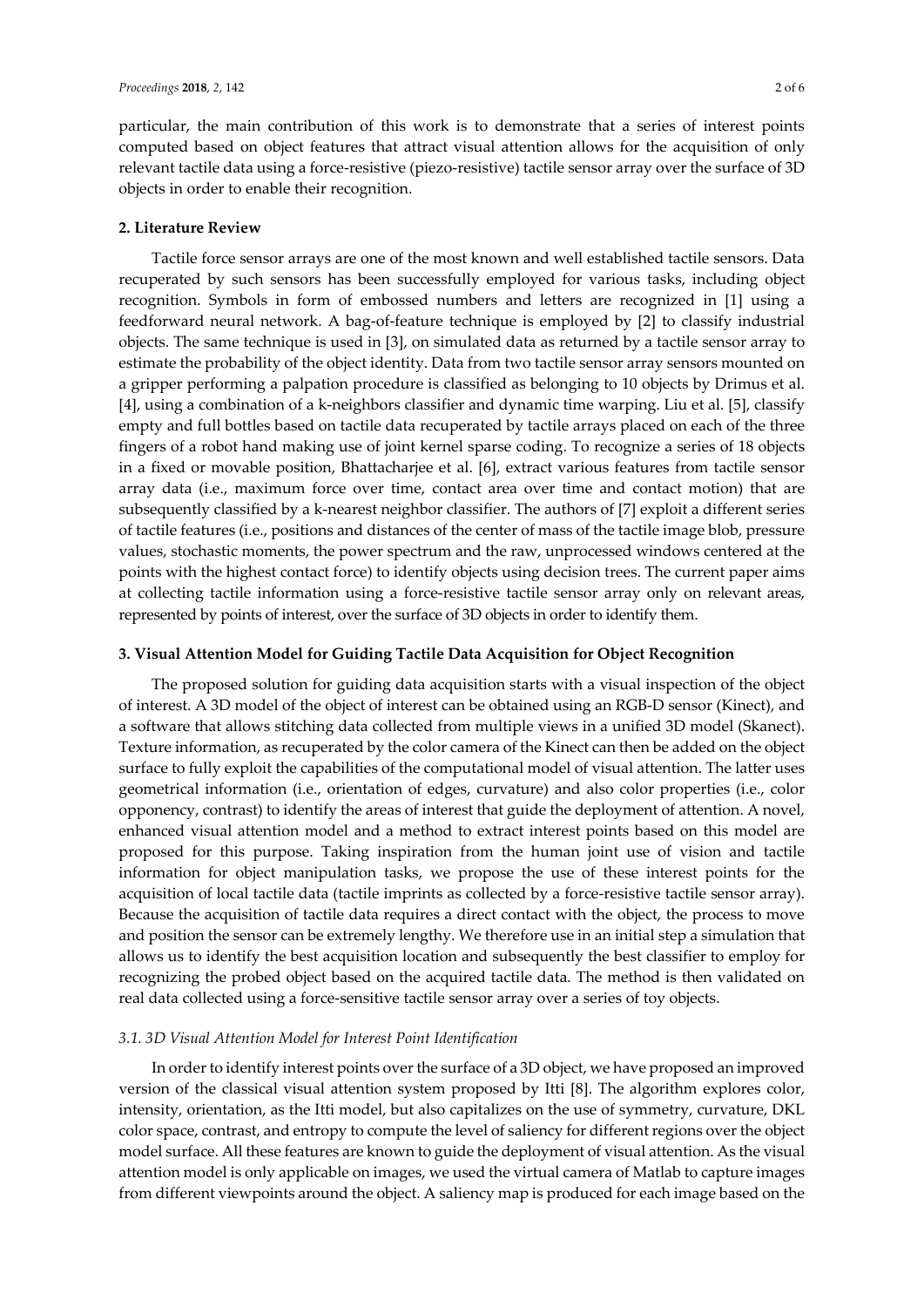previously reported features, in which the interest regions are represented by bright areas on a black background (the brighter the area is, the more salient it is). Based on this map, the interest points are determined in 2D pixel coordinates and projected back as 3D vertices on the object surface. Figure 1a summarizes the improved visual attention approach for interest point selection. In particular, 18 sets of viewpoints each containing 4 perpendicular viewpoints (to cover the whole surface of the object) are chosen to collect the images. For these, a series of conspicuity maps is created, eight for each image (one for each considered feature).



**Figure 1.** (**a**) Improved visual attention for interest point selection; (**b**) 2D to 3D projection.

The classical visual attention model [8] decomposes color, intensity and orientation modalities of captured images into a set of multiscale feature maps over which local spatial discontinuities are computed as center-surround differences. Further studies have proven that other features, including symmetry, curvature, DKL color space, contrast, entropy can also influence visual attention deployment. In this work, we have capitalized on all these features to compute an improved visual attention model. The bilateral and radial symmetric point detection algorithm introduced in [9] is used to determine the symmetry conspicuity map. Subsequently the center-surround operations are applied on the resulting map. Curvature information is extracted using the saliency map proposed in [10]. The color opposition model based on Derrington-Krauskopf-Lennie (DKL) color space [11] is added to provide another color feature, closer to human visual capacities. The local entropy calculation is based on a  $9 \times 9$  neighbourhood of the median filtered input image and yields the entropy conspicuity map [12]. The luminance variance in a local neighborhood of  $80 \times 80$  pixels as proposed in [13] is adopted to create the contrast conspicuity map. Finally, the eight conspicuity maps contribute with equal weights to produce a comprehensive saliency map for each image.

Once the saliency map is obtained for all images, the salient regions detected outside of the surface of the object are removed. Such regions can sometimes occur around the outer surface of the object due to the local contrast, intensity and color changes between the object and its background. The most salient set of viewpoints is then chosen as the set with the highest average level of saliency. The level of saliency is computed as the normalized accumulation of pixel values for the saliency maps. Interest points are then identified as the brightest points on the saliency maps for the best set of viewpoints. Figure 1b illustrates the projection geometry of an arbitrary interest point from image pixel coordinates  $(x_p$  and  $y_p$ ) to the object surface. These values can be found in real world coordinate as  $x = \frac{\dot{x}_p}{p \cdot p \cdot w}$  and  $y = \frac{y_p}{p \cdot p \cdot w}$ , where *PPWU* is the number of pixels per world units, calculated as  $PPWU = \frac{Number\ of\ rows\ of\ the\ image}{2VdVtan^{\alpha}}$ . In this formula,  $\alpha$  is the camera view angle and *d*  $2\times d\times tan\frac{\alpha}{2}$ represents the distance from camera center to the origin. Knowing the spherical coordinate of the

camera center  $(d, El, AZ)$ , where  $El$  and  $AZ$  are the elevation and azimuth angles of camera center position respectively, the spherical coordinate of the interest point (the red dot in Figure 1b) can be calculated as  $(d, El \pm \varphi, Az \pm \theta)$  where,  $d' = \sqrt{x^2 + y^2 + d^2}$ ,  $\phi = \tan^{-1} \frac{y}{d}$  and  $\theta = \tan^{-1} \frac{x}{d}$ . The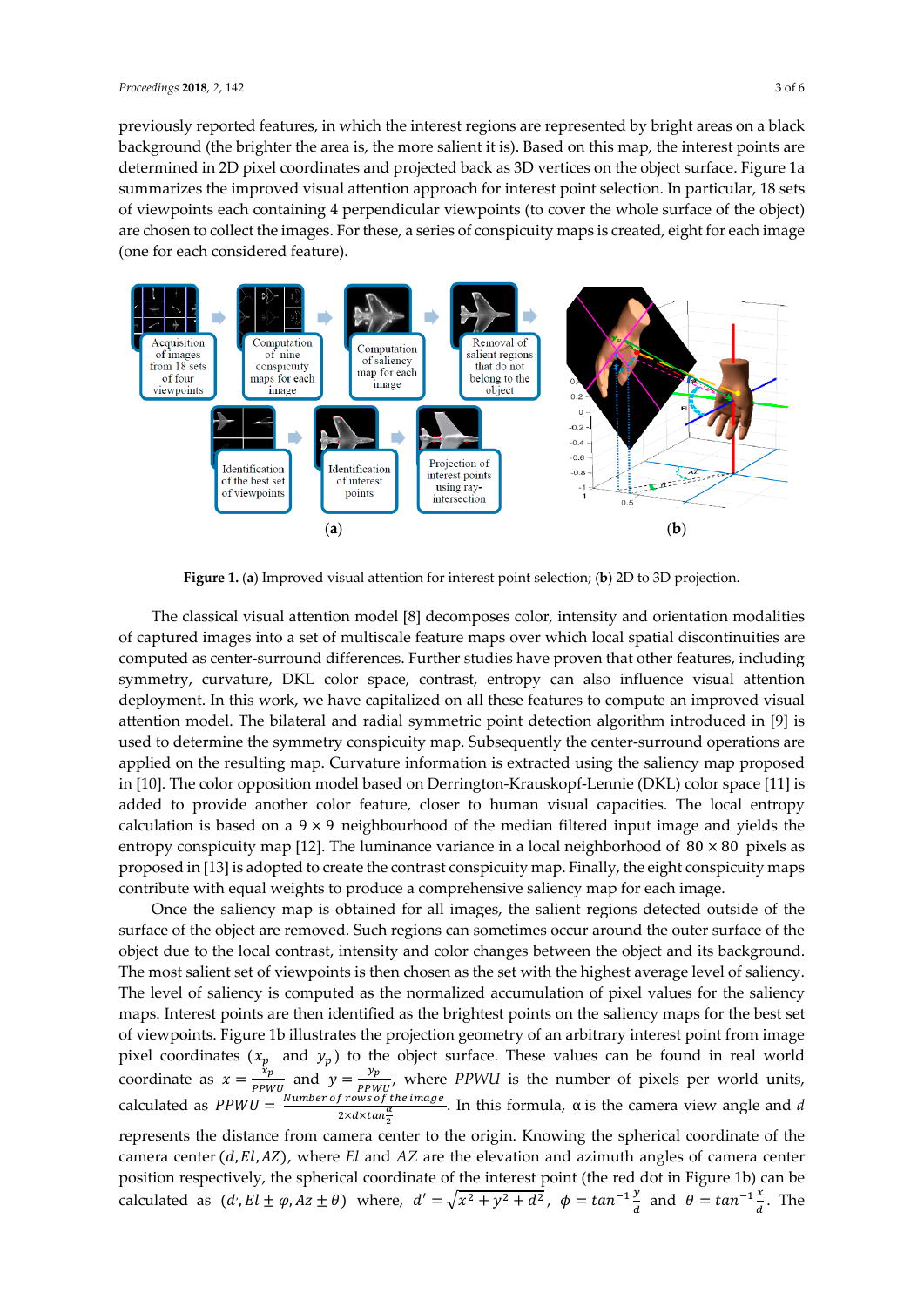positive or negative signs of  $\theta$  and  $\varphi$  depend on the quadrant on the image plane to which the interest point belongs to. The ray starting from the real world coordinate of the interest point on image plane in perpendicular direction to the image plane (in parallel with the vector from camera center to the origin) [14] intersects the corresponding point on object surface (yellow dot—Figure 1b).

The interest points on object surface are then sorted in descending order according to their level of saliency. The level of saliency is first determined as the number of times the point or its neighbors are identified as salient from different viewpoints and then by their corresponding pixel values in the saliency map. A series of 15 interest points with highest saliency are then selected for each object to guide the tactile data acquisition process.

#### *3.2. Tactile Data Acquisition Simulation*

Once the interest points are identified over the surface of an object, the data acquisition process is simulated over the detected points. In particular, the sensor surface is estimated as a series of quasitangent planes to the surface of the object at the identified interest point.

A series of four such planes are used (Figure 2a), situated close to each other in order to simulate the depth of the real sensor. The use of quasi-tangent planes is justified by the fact that research demonstrated that orienting the sensor along the local normal on the surface of the object maximizes the content and quality of acquired tactile data. To compute the first tangent plane (Figure 2b), we first identify the three closest neighbors ( $P_1$  to  $P_3$ ) to the identified interest point ( $P_1$ ) over the object mesh and build a plane passing through them. The local intersection contour is then estimated between this plane and the 3D object surface. Three other equidistant planes are built along the local normal on the surface. The normal is computed as being the orthogonal vector on the first plane and it becomes the translation axis along which other three equidistant planes are placed. For each of them, the local intersection contours are identified with the 3D object. The contour information is then projected onto a plane where the gray level encodes the depth information. The procedure is repeated for each of the 15 interest points detected in Section 3.1. An example of tactile data acquired for the cup is shown in Figure 2c. Because the resulting tactile images are simulated, they have a higher resolution than the ones obtained with the real sensor. They have therefore been downsampled to 16-by-16, to better correspond with the capabilities of the real sensor. The corresponding 16-by-16 values are concatenated to create vectors that become inputs to a classifier.



**Figure 2.** Tactile data acquisition simulation: (**a**) 3D object in contact with the 4 quasi-tangent planes (**b**) the first plane computation; and (**c**) series of tactile imprints obtained for the object.

#### *3.3. Tactile Data Classification for Object Recognition*

A series of classifiers, namely deep learning neural networks, Naïve Bayes, decision trees, evolutionary support vector machines (SVM) and k-nearest neighbors are then tested for the classification of objects based on the vectors encoding the tactile images. Because during experimentation we have realized that certain imprints are strongly resembling from one object to another (the ear of the dromedary and the ear of the cow), we proposed a selection of tactile imprints to be used for training the classifiers based on similarity. In particular, we have computed the similarity between the pairs of imprints of two objects at the time, as the normalized cross-correlation of the down-sampled 16-by-16 matrices. We have then eliminated all those imprints with a similarity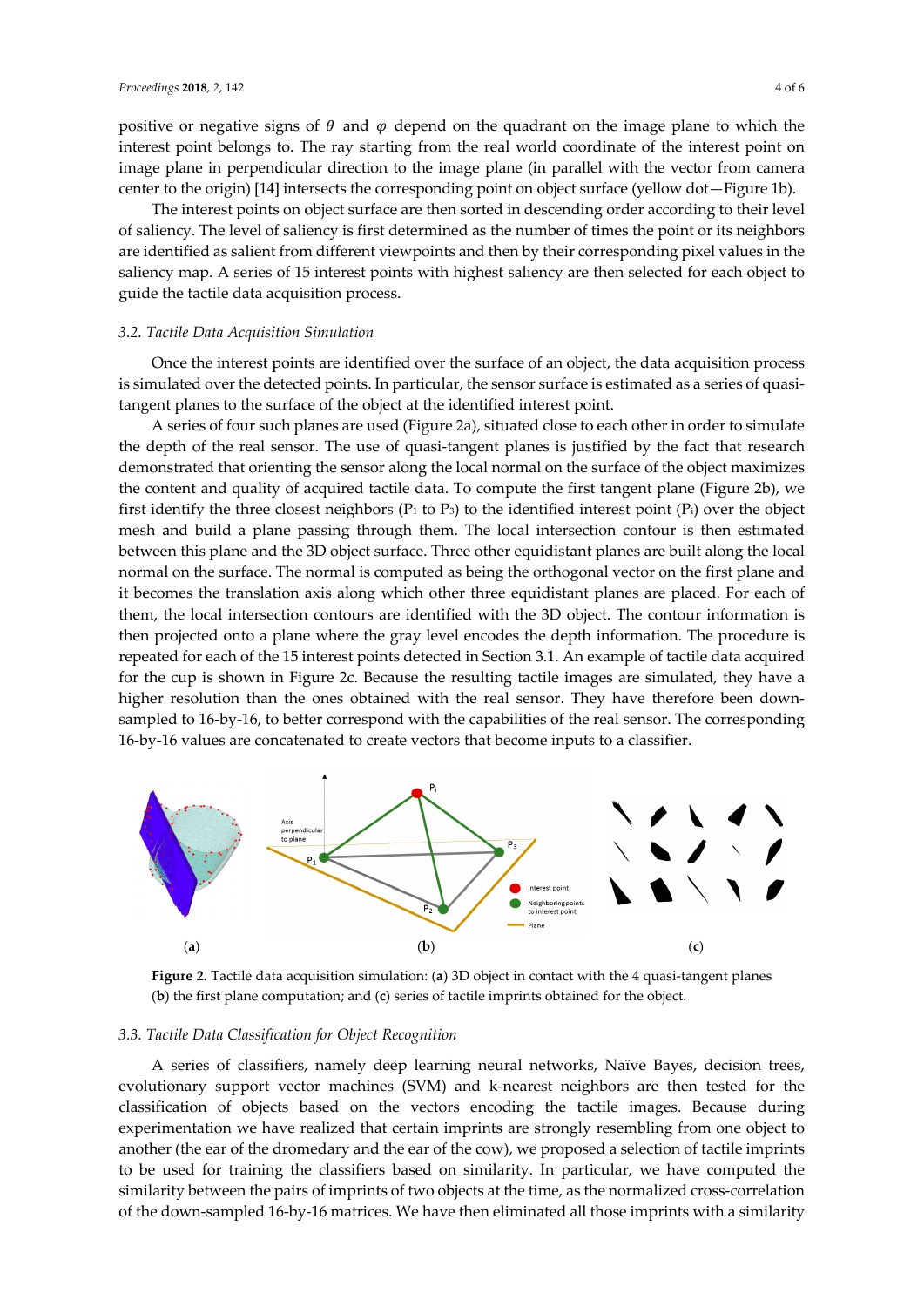larger than 0.85 (equivalent to similarities larger than 85%). The results obtained over simulated data are then validated using real data collected over the interest points using a force-resistive tactile sensor array [15].

#### **4. Experimental Results**

We have performed experiments using the proposed framework for a series of four toy objects: cow, glasses, cup and hand; and then with a series of six object toys, namely cow, glasses, cup, hand, plane and dromedary, both for simulated and real data.

Table 1 displays the performance in the case in which simulated tactile imprints are used for the task of object recognition. The best recognition rates are achieved by the k-nearest neighbors classifier, followed by the evolutionary SVM classifier, with a maximum difference between them of 6.07%. The results are better when comparing the case when all the tactile imprints are used and when tactile imprints are selected for training based on similarity. An improvement of 15.95% is obtained using the selection process of imprints for the 4 objects and of 13.18% for the 6 objects. The best performance achieved is of 87.89% for 4 objects and of 75.82% for 6 objects.

**Table 1.** Object recognition rate with and without tactile imprints selection for simulated data.

|                     | No Selection 4 | Selection 4    | No Selection 6 | Selection 6    |
|---------------------|----------------|----------------|----------------|----------------|
|                     | <b>Objects</b> | <b>Objects</b> | <b>Objects</b> | <b>Objects</b> |
| Deep learning       | 58.61%         | 79.95%         | 54.95%         | 56.13%         |
| Naïve Bayes         | 31.81%         | 71.25%         | 40.66%         | 75.18%         |
| Decision tree       | 43.61%         | $60.25\%$      | 35.16%         | 56.00%         |
| Evolutionary SVM    | 71.53%         | 81.82%         | 61.54%         | 73.69%         |
| k-nearest neighbors | 71.94%         | 87.89%         | 62.64%         | 75.82%         |

The results for the real data collected over the same objects are displayed in Table 2.

|                     | No Selection 4 | Selection 4 | No Selection 6 | Selection 6 |
|---------------------|----------------|-------------|----------------|-------------|
|                     | Objects        | Objects     | Objects        | Objects     |
| Deep learning       | 52.12%         | 59.14%      | 47.10%         | 55.13%      |
| Naïve Bayes         | 50.24%         | 58.10%      | 27.54%         | 55.67%      |
| Decision tree       | 53.17%         | 60.14%      | 22.46%         | 58.16%      |
| Evolutionary SVM    | 61.54%         | 72.14%      | 57.25%         | 68.25%      |
| k-nearest neighbors | 67.23%         | 72.25%      | 57.97%         | 70.47%      |

**Table 2.** Object recognition rate with and without tactile imprints selection for real data.

One can notice that the best performance in terms of recognition rates is obtained using the knearest-neighbors algorithm, again followed in the second position by the evolutionary SVM, similar to the observation made for the simulated data. As well, it can be observed that the performance is better when using the tactile imprints selection based on similarity, both for four objects (72.25% versus 67.23%) and six objects (70.47% versus 57.97%). Due to the low results obtained both for simulated and real data, the Naïve Bayes and decision tree techniques are not appropriate for the task of object recognition based on tactile data. By comparing the best performance obtained on real and simulated results, one can notice that the first is slightly lower (max. by 15.64%). This is expected, because the real data is noisier and of very lower resolution.

#### **5. Conclusions**

In this paper we have studied the problem of object recognition based on tactile data whose acquisition is guided by an improved computational model of visual attention. The latter takes into consideration, beyond the classical features such as orientation, color and intensity, information about symmetry, curvature, contrast, and entropy to identify over the surface of a 3D object a series of interest points. It was demonstrated that tactile data collected at these points using a force-resistive